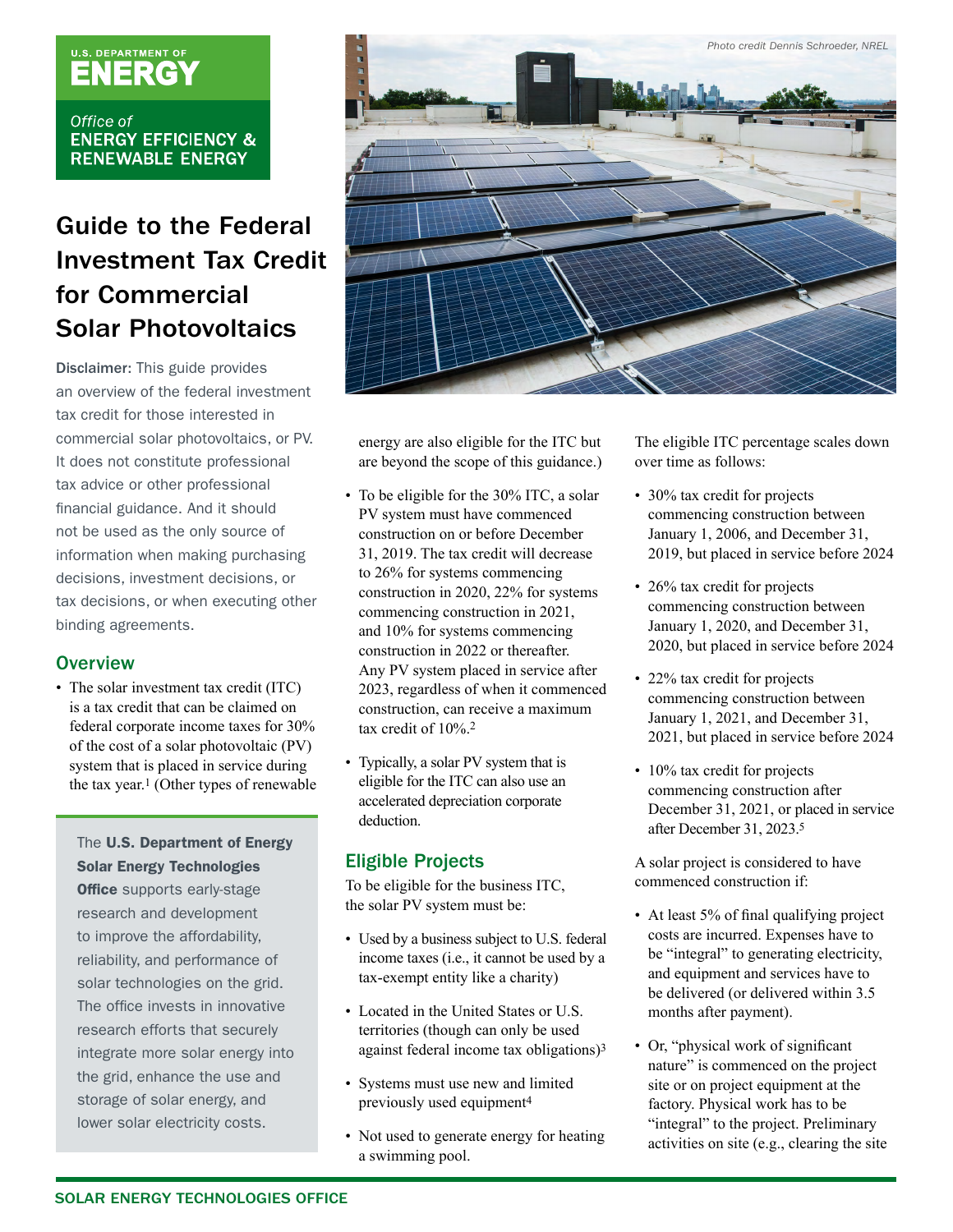or building a fence or an access road) do not count as "integral." The project does not require proof of continuous work if the system is placed in service within four years.<sup>6</sup>

# Eligible Expenses

The ITC is calculated by multiplying the applicable tax credit percentage  $(10\% - 30\%)$  by the "tax basis," which is the amount invested in eligible property. Eligible property includes the following:

- Solar PV panels, inverters, racking, balance-of-system equipment, and sales and use taxes on the equipment
- Installation costs and indirect costs
- Step-up transformers, circuit breakers, and surge arrestors
- Energy storage devices (if charged by a renewable energy system more than 75% of the time)7

# Other Incentives and the ITC

For current information on incentives, including incentive-specific contact information, see the Database of State Incentives for Renewables and Efficiency (DSIRE) at www.dsireusa.org.

#### Electric Utility and State Government Rebates

Under most circumstances, solar PV system rebates provided by a utility or state government are considered taxable income and do not affect the tax basis when calculating the ITC. For example, if the tax basis is \$1,000,000 for a PV system installed at a retail business that commenced construction before December 31, 2019 and was placed in service before December 31, 2023, and the state government gives a one-time rebate of \$100,000, the ITC would be calculated as follows:  $0.3 * $1,000,000 = $300,000<sup>8</sup>$ 

One exception is if the rebate is provided by a utility to a customer for purchasing or installing any "energy conservation measure," including solar PV, at a residence.9 When this is the case, the utility rebate is subtracted from the tax

basis, reducing the amount of the ITC claimed; however, the rebate is not considered taxable income. For example, if the tax basis is \$1,000,000 for a PV system installed at an apartment complex and the utility gave a one-time rebate of \$100,000, and the project commenced construction before December 31, 2019 and was placed in service before December 31, 2023, the ITC would be calculated as follows:

 $0.3 * ($1,000,000 - $100,000) = $270,000$ 

#### Other Incentives

The following are some examples of incentives and policies associated with a solar PV system that typically do not reduce the tax basis related to the ITC (but some may be considered taxable income):

- Revenue from the sale of renewable energy credits or other environmental attributes associated with the electricity generated by the solar PV system10
- Payments for a state performancebased incentive
- State and local income tax credits
- State and local property tax exemptions on the equipment
- Taxable state or nonprofit grants
- Loan guarantees
- Tax-exempt and subsidized energy financing (in 2009 or after)
- Depreciation deductions (see below).

# Accelerated Depreciation and the Depreciation Bonus

#### Accelerated Depreciation

A taxpayer who claims the commercial ITC for a solar PV system placed in service can typically also take advantage of accelerated depreciation (Modified Accelerated Cost-Recovery System, or MACRS) to reduce the overall cost of a PV installation. To calculate the income on which federal corporate taxes are owed, a business takes the difference between its revenues and expenses, plus or minus any adjustments to income. Because depreciation is considered

an expense, having a larger amount to depreciate during the tax year results in a smaller overall tax liability. Note that while the ITC is a tax *credit*—a dollar-for-dollar reduction in taxes owed—depreciation is a *deduction*, meaning it only reduces a business's taxes by the depreciation amount multiplied by the business's tax rate (see below for an example).

When the commercial ITC<sup>11</sup> is claimed, accelerated depreciation rules allow the full tax basis minus half the ITC to be depreciated over a five-year MACRS depreciation schedule using a halfyear convention<sup>12</sup> (where any unused depreciation can be carried forward indefinitely)13. Under the rules of this depreciation schedule, taxpayers are allowed to deduct a larger portion of this amount in earlier years, giving them the benefit of a greater immediate reduction in federal tax liability.

#### Bonus Depreciation

A business with a solar PV system placed in service between January 1, 2008, and September 8, 2010, or between January 1, 2012, and December 31, 2017, can elect to claim a 50% depreciation bonus. Systems placed in service between September 9, 2010 and December 31, 2011 or between January 1, 2018 and December 31, 2022, can elect to claim a 100% bonus depreciation. Starting in 2023, the percentage of capital equipment that can be expensed immediately drops 20% per year (e.g., 80% in 2023 and 60% in 2024) until the provision drops to 0% in 2027.14

# Example of a Calculation

A generic example can help illustrate how each incentive could be calculated and applied at a business. Consider a business that commenced construction of a \$1,000,000 solar PV system in 2021, placed it in service in 2023, and uses the calendar year as its tax year. What is the net effect of claiming the ITC, bonus depreciation, and accelerated depreciation on its 2023 tax liability?

#### ITC Calculation

As indicated above for a solar PV property that commenced construction in 2021 and was eligible for a 22% ITC,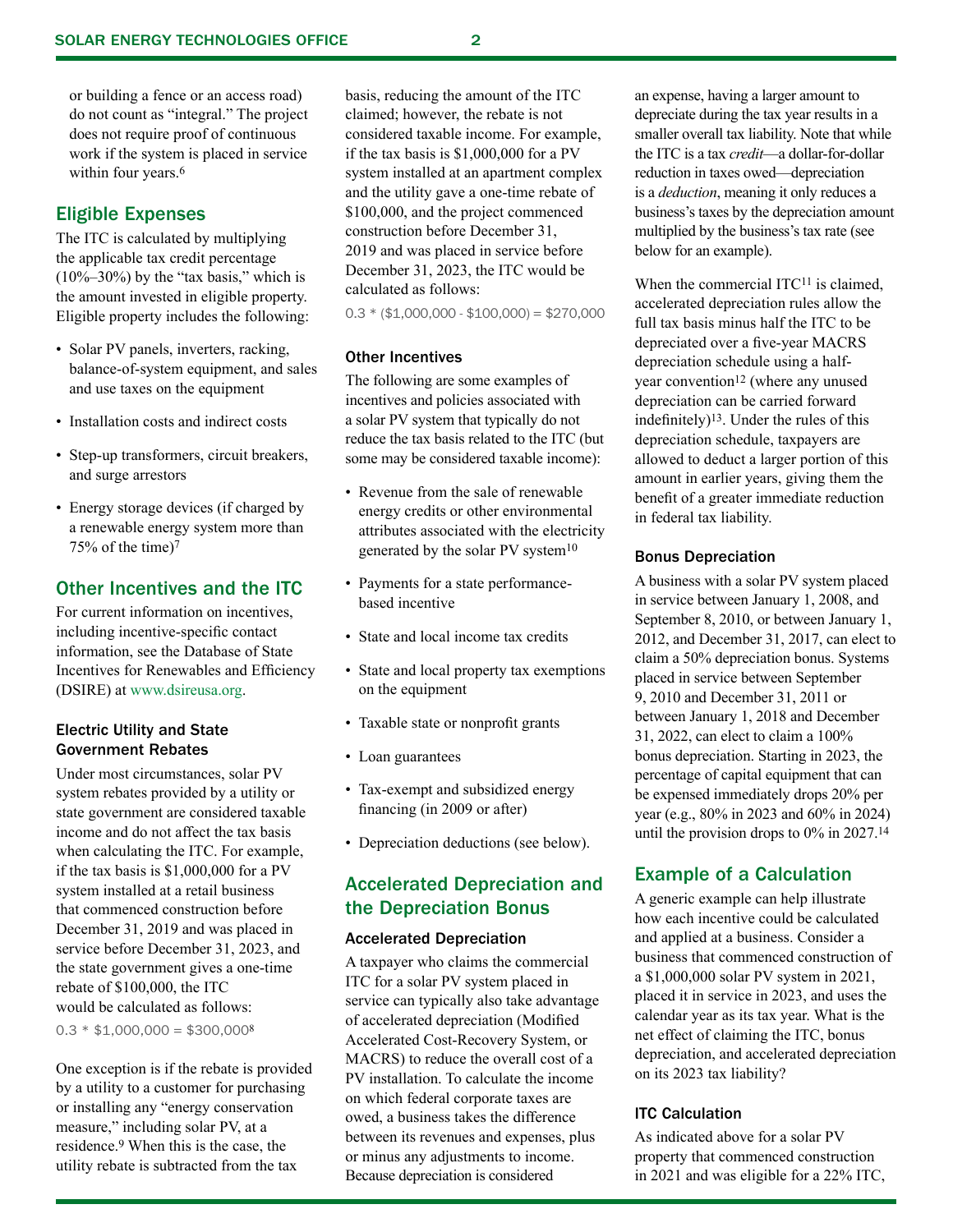when the tax basis is \$1,000,000, the 22% ITC reduces tax liability by \$220,000.

#### Bonus Depreciation Calculation

Because the business is claiming the ITC, its depreciable basis for the system after applying the ITC is 89% (100% - 22%/2) of the tax basis:

 $0.89 * $1,000,000 = $890,000$ 

To calculate the bonus depreciation for a solar PV property placed in service in 2023, the business multiplies the depreciable basis by 80%:

 $0.8 * $890,000 = $712,000$ 

#### Accelerated Depreciation Calculation

In the example, the business uses accelerated depreciation to determine what amount of depreciation it will deduct in each year from 2023 to 2028. Assuming this five-year recovery period, a half-year convention, and a 200% declining balance method, IRS Publication 946 Table A-1 lists the depreciation rate as 20% for Year 1. The business calculates its accelerated depreciation deduction by taking the difference between the original depreciable basis and the amount claimed for the bonus depreciation and multiplying by the depreciation rate:  $0.20 *$  (\$890,000 - \$712,000) = \$35,600

#### Total Impact on Tax Liability

Assuming the business has a federal tax rate of 21%, the net impact of depreciation deductions is calculated as:  $0.21 * ($712,000 + $35,600) = $156,996$ 

Therefore, the total reduced tax liability for 2023 from depreciation deductions and the ITC is:

 $$220.000 + $156.996 = $376.996$ 

The business will continue to claim accelerated depreciation deductions for tax years 2024, 2025, 2026, 2027, and 2028—but the specific depreciation rate will vary by year.<sup>15</sup>

# Unused Tax Credits

#### Carryback and Carryforward Rules

Unused tax credits related to the commercial ITC may be carried back 1 year and forward 20 years. After 20 years, one- half of any unused credit can be deducted, with the remaining amount expiring.

#### Tax Equity Financing

When a business developing a solar project does not have a large tax liability, tax equity financing may be an option to take full advantage of federal tax benefits. The business can partner with a tax equity investor who has a relatively large tax appetite and can make use of the tax benefits. There are the following three commonly used models, although the specific arrangements can be quite complicated:

- **Sale-Leasebacks:** The developer sells the solar PV system to a tax equity investor who leases the system back to the developer.
- **Partnership Flips:** The developer and investor form a partnership, and the economic returns "flip" from the investor to the developer after the investor makes use of the tax benefits and achieves target yields.
- **Inverted Leases:** The developer leases the system to the investor, structuring the agreement in a way that allows the investor to use the tax benefits.

# Other Issues

#### Tax-Exempt Entities

Generally, if the solar PV system is used by a tax-exempt entity such as a school, municipal utility, government agency, or charity, the ITC may not be claimed.

In some states, a tax-exempt entity can indirectly benefit from federal tax benefits related to solar by entering into a *third- party ownership (TPO)* arrangement. Specifically, a tax-exempt entity can agree to purchase the electricity produced by a solar PV system owned and installed by a solar company (who claims the associated federal tax

benefits) for an agreed- upon number of years at a set price. This type of TPO arrangement is called a *power purchase agreement (PPA)*. As of June 29, 2019, at least 28 states and Washington, D.C. authorize this type of TPO, 7 states prohibit them, and their legal status is unclear in the rest.16 Additionally, the ITC cannot be claimed if a tax-exempt entity simply leases the solar equipment, which is another common type of TPO arrangement used in the residential and commercial sectors; thus, in states that do not allows PPAs, tax-exempt entities cannot use the TPO arrangement to capture tax benefits.

#### Financing

Eligible solar PV equipment purchased through debt financing qualifies for the ITC. However, individuals (including partnerships or limited liability companies), S corporations, and closelyheld C corporations financing a solar PV project by borrowing on a "nonrecourse basis" face additional rules that may delay claiming of the ITC. Borrowing on a nonrecourse basis means the borrower is not personally liable to repay the loan, and the lender primarily relies on the solar PV project as collateral. In general, the portion of the solar PV project paid through nonrecourse financing is not immediately

# A Note on Recapture Rules

Though the ITC can be claimed in full for the year in which the solar PV system is placed in service, the business claiming the ITC must retain ownership of the system until the sixth year of the system's operation, or the business will be required to repay a portion of the tax credit. Because the ITC "vests" at a rate of 20% per year over five years, any "unvested" portion is recaptured (i.e., repaid to the Department of the Treasury) if something happens during the five years that would have made the project ineligible for the ITC in the first place. For example, if the business claims the ITC and then sells the system a year later, after it has only vested 20%, it will have to repay 80% of the amount it claimed from the ITC to the Department of the Treasury.